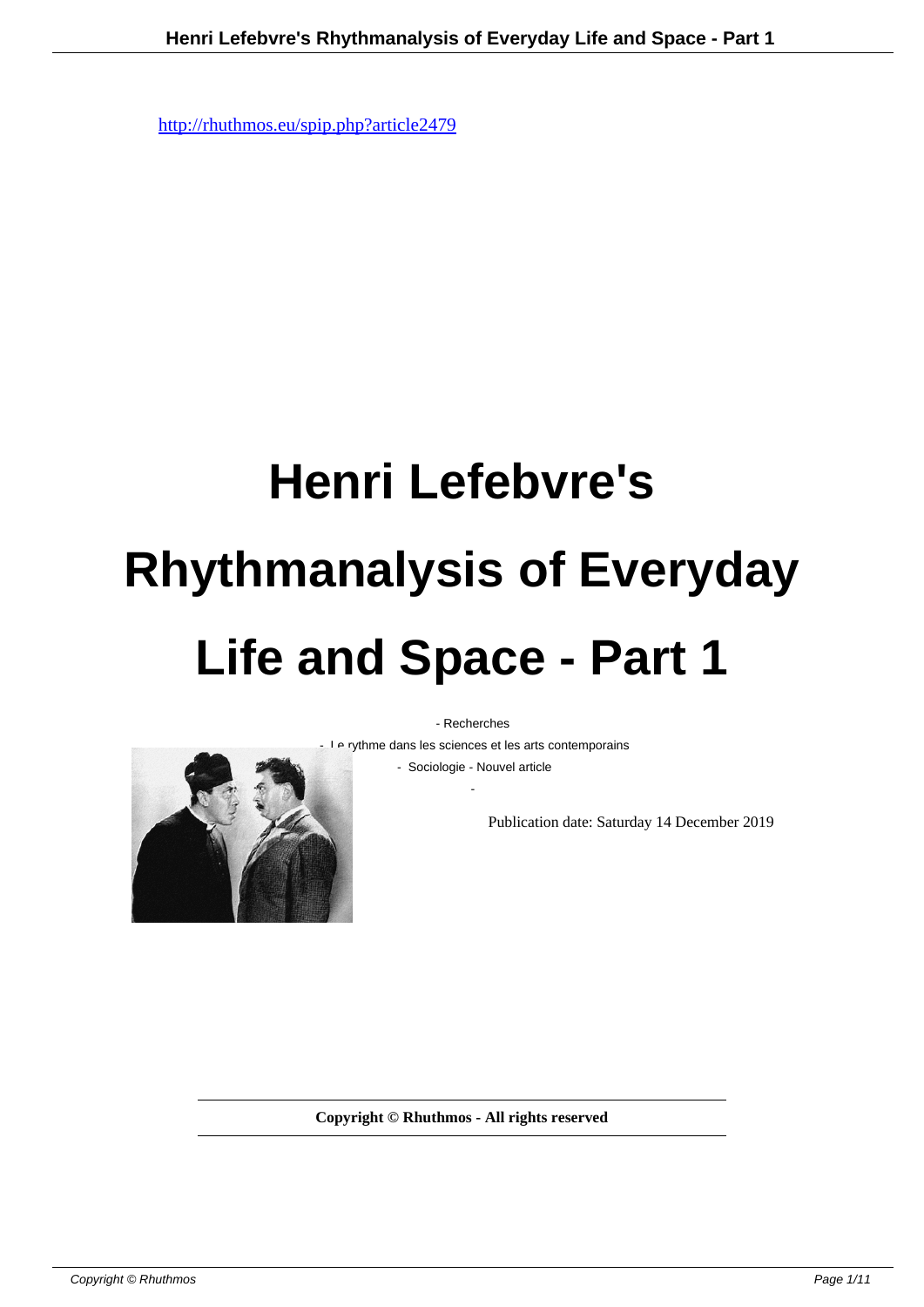## Sommaire

- Rhythm as Form of the Everyday Life
- Rhythm as Generator of Urban Space

### Prev[ious chapter](http://rhuthmos.eu/spip.php?page=article_pdf&id_article=2479#outil_sommaire_0)

 When he reached his late fifties, Henri Lefebvre's life (1901-1991) took a remarkable turn: in 1958, he was expelled [from the French C](http://rhuthmos.eu/spip.php?article2694)ommunist Party, after thirty years being a committed member. He then became close to the Situationists, and finally was chosen as a mentor by the French students who launched the rebellion movement in 1968 at the University of Nanterre, where he had been appointed in 1965. Naturally, his thought followed a similar pattern. His kind of Marxism became more and more alienated from the dominant doctrine. He increasingly insisted on supplementing the critique of the capitalist mode and relations of production with an analysis of the everyday life. Moreover, drawing both from the philosophical debate he witnessed during his youth between Gaston Bachelard (1884-1962) and Henri Bergson (1859-1941) on the nature of durée - duration [1], and from the Marxist or para-Marxist critique of the dehumanizing pace of the modern industrial work [2], he resumed with the interest in rhythm, which had been so widespread before WW2 but which had disappeared due to the eventual success of the notions of system and structure.

From the rhythmological viewpoint, he is now mostly remembered for his last book Eléments de rythmanalyse. Introduction à la connaissance des rythmes - Rhythmanalysis: Space, time and everyday life (trans. Stuart Elden & Gerald Moore, 2004) published posthumously in 1992, which popularized the term "rhythmanalysis" borrowed from Bachelard, who had been himself inspired by the mysterious Portuguese thinker Lúcio Alberto Pinheiro Dos Santos (1889-1950) [3]. But recent studies have shown that Lefebvre had actually been interested in rhythm over a very long period of time (for a comprehensive presentation, see Revol, 2012, 2015).

 In 1985 and [19](#nb3)86, Lefebvre had already written with his wife Catherine Régulier two journal articles entitled "Le projet rythmanalytique" and "Essai de rythmanalyse des villes méditerranéennes," the last of which was added to the collection published one year after his death.

 But even before these two essays, there were already some mentions of the issue of rhythm in the last two volumes of Critique de la vie quotidienne vol. 2 and vol. 3 published respectively in 1961 and 1981 - Critique of Everyday Life (vol. 2, trans. John Moore, 1991; vol. 3, trans. Gregory Elliott, 2005).

## **Rhythm as Form of the Everyday Life**

Written from 1947 to 1981, that is during the famous post-war Trente Glorieuses, the 30 years of steady growth, urbanization, and consumerism, the Critique of Everyday Life is nowadays I borrow here a few words from the presentation of the last English edition"considered to be one of the founding texts of cultural studies, as well as a major influence on the fields of contemporary philosophy, geography, sociology, architecture, political theory and urbanism." It carefully deconstructed how everyday experience had been "colonized by the commodity, shadowed by inauthenticity," yet remaining, according to Lefebvre, "the only source of resistance and change."

In this series, rhythm was not central but it already appeared to be of some interest for the critique of everyday life in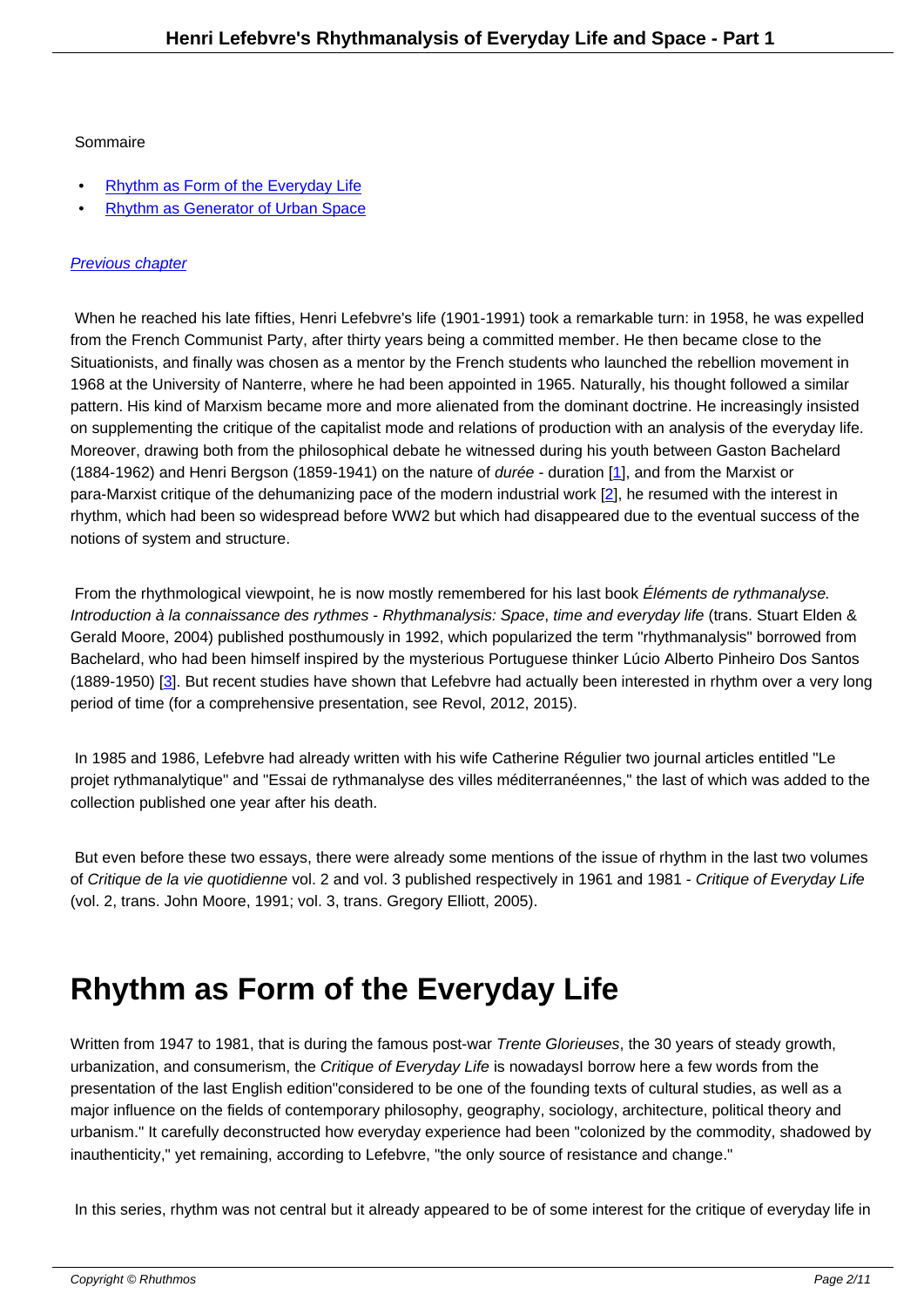its temporal dimension. As soon as 1961, Lefebvre introduced an opposition that he was to regularly reuse during the next thirty years and that I will discuss below between "profound, cosmic, vital rhythms" and those which "are connected to knowledge, reason and techniques" and that correlate "with processes of economic and technological growth" or, in a more synthetic version, "cyclical" versus "linear rhythms."

 Social space is made up of a relatively dense fabric of networks and channels. This fabric is an integral part of the everyday. [...] As for social time, let us emphasize once more the difference between cyclic time scales and linear time scales, and their relativeness. We know that the former have their origins or their foundations in nature; they are connected to profound, cosmic, vital rhythms. The latter are connected to knowledge, reason and techniques; they correlate not with vital rhythms and processes, but rather with processes of economic and technological growth. (Critique of Everyday Life, vol. 2, 1961, trans. John Moore, 1991, pp. 231-232)

The analysis of the interaction between the traditional and natural rhythms, based on supple cycles, and those, implying on the contrary a strict linear repetition, imposed on the everyday by the development of industry and urbanization, was to be called if I am not mistaken, this is the first mention of these terms in Lefebvre's work a "rhythmology or a sociological 'rhythmanalysis.'" A short footnote indicated that "the term was borrowed from Gaston Bachelard." Let us notice that in addition to this attention to the two most important forms of repetition, the sociologist had to take into account Gurvitch's studies on social tempos (1950). The whole study would allow to "develop a theory of the multiplicity of social time scales."

 We will look closely at the results of the interaction between cyclic rhythms and linear (continuous or discontinuous) time scales in the everyday. Therefore we will be proposing a rhythmology or a sociological "rhythmanalysis," and we will attempt to distinguish between periodicities and to study their relations and superpositions, taking either mathematical harmonic analysis or physiological research as our model. Moreover, each group has its "tempo," which is relatively fast or slow, and which varies between work and everyday life outside work. In this way we would hope to develop a theory of the multiplicity of social time scales [multiplicité des temps sociaux]. (Critique of Everyday Life, vol. 2, 1961, trans. John Moore, 1991, p. 232)

In 1981, Lefebvre resumed the opposition that he had sketched twenty years before between "cyclical processes and times and linear processes and times." But, this time, he introduced the idea, which he had already outlined in 1974 and which he was to develop eventually, that the body which "appears to be a bundle of cyclical rhythms" was the main resource in the struggle against the total "suppression" of "the rhythmical" by "the linear."

 Daily life also results from conjunctions between cyclical processes and times and linear processes and times that is, between two very different modalities of the repetitive. The body appears to be a bundle of cyclical rhythms ; contrariwise, many regulated activities a sequence of productive gestures, for example, or social procedures are clearly linear. In present daily life, the rhythmical is overwhelmed, suppressed by the linear. But the rhythmical cannot disappear ; the repetitive cannot be reduced to the results of a combinatory, a prefabricated, imposed linearity. Although such tendency exists in the modern world, daily life cannot be conceived exclusively in accordance with functional linearity. Likewise, the qualitative cannot completely disappear into the quantitative, nor use into exchange, nor things into pure relations. (Critique of Everyday Life, vol. 3, 1981, trans. Gregory Elliott, 2005, pp. 11-12)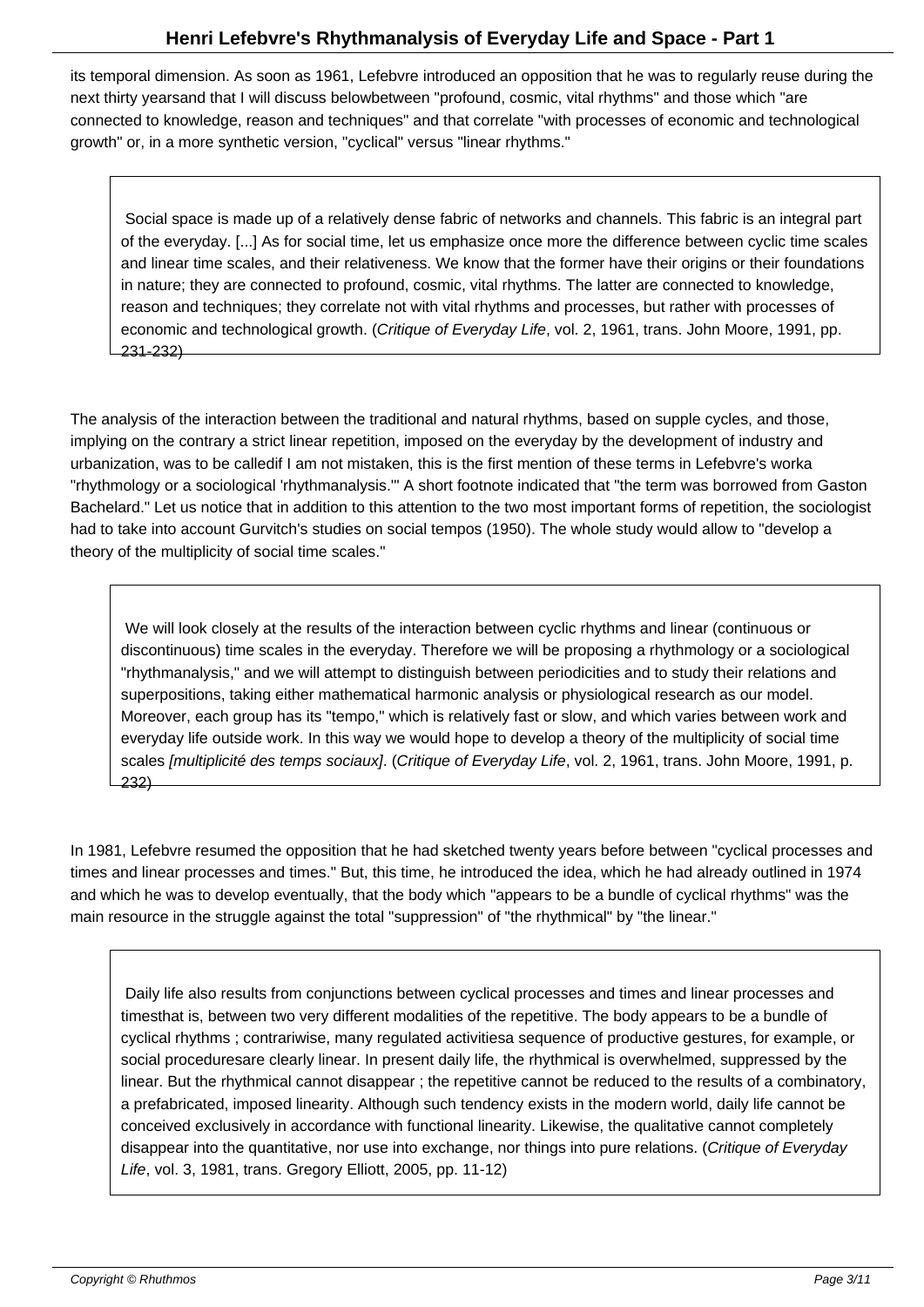He once again alluded to the constitution of "a new science" that would study "these highly complex [rhythmic] processes," a science that he called "rhythmanalysis," yet without this time mentioning Bachelard and defining it only by its difference to psychoanalysis. Apparently, that is all there is in Critique of Everyday Life.

 Similarly in daily life: the many rhythms and cycles of natural origin, which are transformed by social life, interfere with the linear processes and sequences of gestures and acts. Rhythmanalysis, a new science that is in the process of being constituted, studies these highly complex processes. It may be that it will complement or supplant psychoanalysis. It situates itself at the juxtaposition of the physical, the physiological, the social, at the heart of daily life. (Critique of Everyday Life, vol. 3, 1981, trans. Gregory Elliott, 2005, pp. 129-130)

## **Rhythm as Generator of Urban Space**

In the meantime, Lefebvre had published in 1968, Le Droit à la ville (no Eng. trans. yet) and, in 1974, La Production de l'espace - The Production of Space (trans. Donald Nicholson-Smith, 1991), where rhythm was clearly highlighted as a concept useful to sociology, especially that dealing with urban space. Since the relation of Lefebvre's concern for rhythm to his larger interest in space is often under-evaluated, I will go into more details in this section (for a useful introduction, see Goonewardena, Kipfer, Milgrom, Schmid, ed., 2008)..

 In this new book, Lefebvre attempted to overcome the abstraction induced by the main disciplines interested in space namely, architecture, urbanism, geography, economics and to show the theoretical unity between physical, mental, and social space. Every society produces, he argued, a space of its own. Our neo-capitalist societies have produced the abstract space which hosts the "world of commodity," its logic and strategies on both national and international level, along with the power of money and that of the State. The city in particular, which is "the cradle of accumulation, the place of wealth, the subject of history, the center of the historical space," has exploded. (Lefebvre, "Space: Social Product and Use Value," 1979). In brief, The Production of Space tried to assess the consequences of this deterioration of space by developing an extensive and rigorous analysis of its production, in which rhythm played an important role.

 Each city, each society, or "more accurately," Lefebvre added to firmly situate his reflection within the Marxist paradigm, "each mode of production, along with its specific relations of production," offers up its own "peculiar" or "appropriated" space generated and formed, at least partly, by "the rhythm of daily life."

 The city of the ancient world cannot be understood as a collection of people and things in space [...]. For the ancient city had its own spatial practice: it forged its own appropriated space. Whence the need for a study of that space which is able to apprehend it as such, in its genesis and its form, with its own specific time or times (the rhythm of daily life), and its particular centers and polycentrism (agora, temple, stadium, etc.). The Greek city is cited here only as an example as one step along the way. Schematically speaking, each society offers up its own peculiar space, as it were, as an "object" for analysis and overall theoretical explication. I say each society, but it would be more accurate to say each mode of production, along with its specific relations of production. (The Production of Space, 1974, trans. Donald Nicholson-Smith, 1991, p. 31)

As a matter of fact, "appropriation of space" by social groups should not mean, in his view, only domination,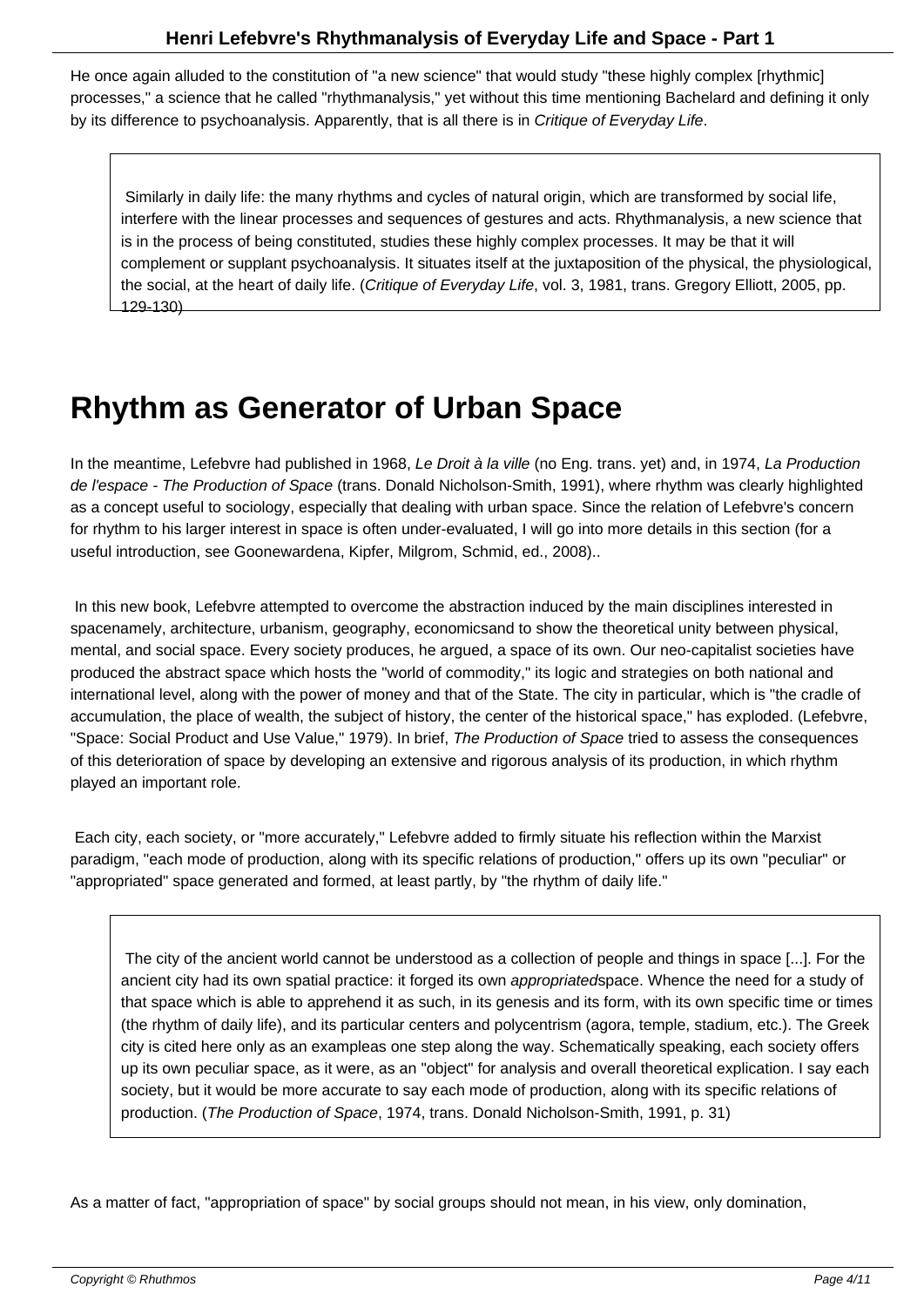It should be noted that appropriation is not effected by an immobile group, be it a family, a village or a town; time plays a part in the process, and indeed appropriation cannot be understood apart from the rhythms of time and of life. (The Production of Space, 1974, trans. Donald Nicholson-Smith, 1991, p. 166)

The use of rhythmic analysis would thus help to reintroduce life, experience and use value into the analysis of space that had been both transformed into an abstract concept, a fetish, "space in itself," and broken up into "truncated" pieces, by "specialists" such as architects, economists, geographers, and city planners, "in accordance with the social division of labor" (pp. 89-90).

 A comparable approach is called for today, an approach which would analyze not things in space but space itself, with a view to uncovering the social relationships embedded in it. The dominant tendency fragments space and cuts it up into pieces. It enumerates the things, the various objects, that space contains. Specializations divide space among them and act upon its truncated parts, setting up mental barriers and practico-social frontiers. (The Production of Space, 1974, trans. Donald Nicholson-Smith, 1991, p. 89)

Anticipating one of Serres' suggestions made only a few years after (see below), Lefebvre interestingly alluded to "hydrodynamics," i.e. the physics of flows, to give an idea of this fabrication of space by everyday rhythms.

 A much more fruitful analogy, it seems to me, may be found in hydrodynamics, where the principle of the superimposition of small movements teaches us the importance of the roles played by scale, dimension and rhythm. Great movements, vast rhythms, immense waves these all collide and "interfere" with one another; lesser movements, on the other hand, interpenetrate. (The Production of Space, 1974, trans. Donald Nicholson-Smith, 1991, p. 87)

The full epistemological value of such proposition appeared a few pages below when Lefebvre elaborated further the role to be played in the critique of modern urban space by the study of "the spatio-temporal rhythms of nature as transformed by a social practice." The latter would offer, he suggested, a middle ground to approaches based on "processes" on the one hand, and "structures" on the other. It would thus reconcile the two membra disjecta of the 20 th century social science.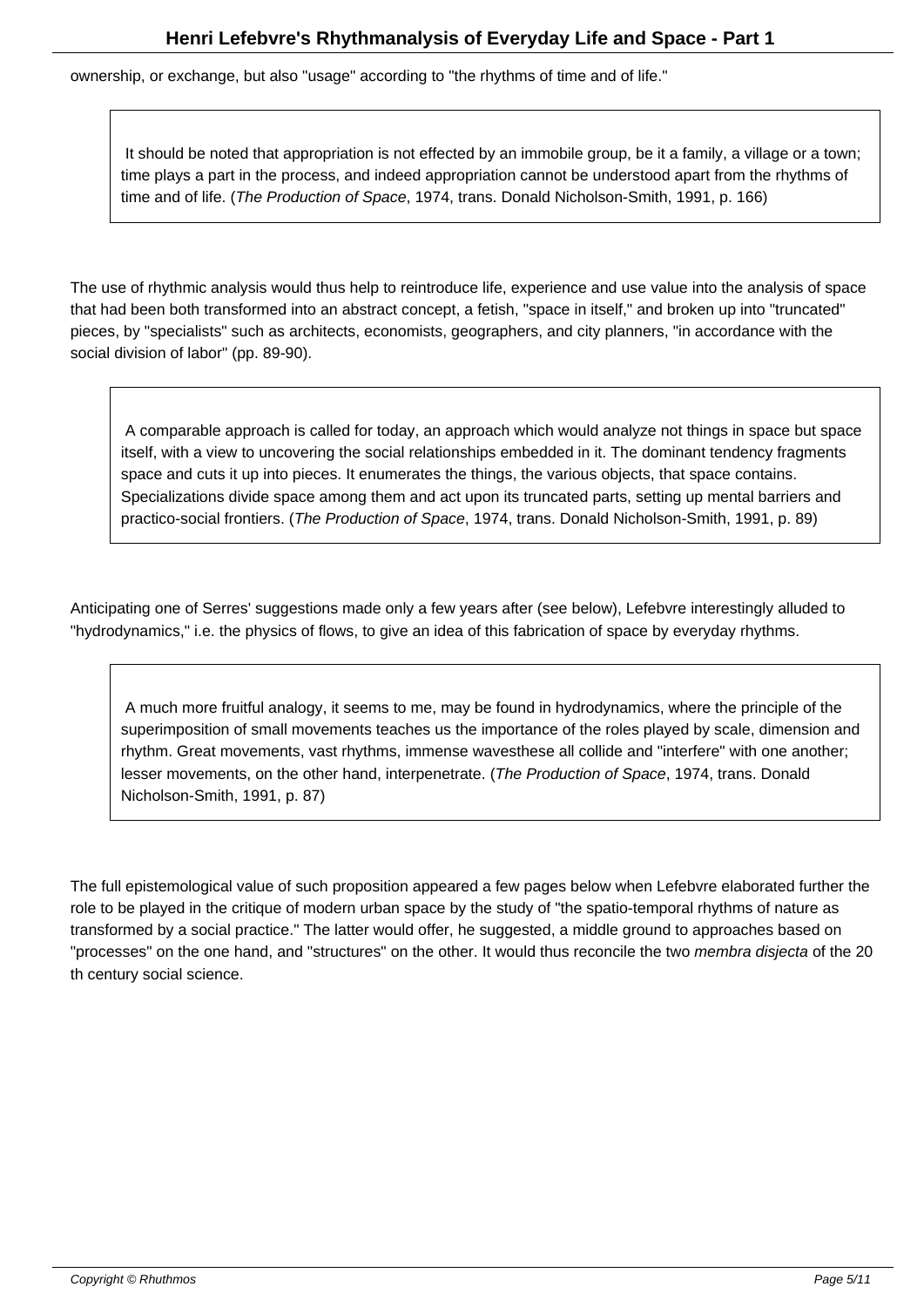The history of space does not have to choose between "processes" and "structures," change and invariability, events and institutions. Its periodizations, moreover, will differ from generally accepted ones. Naturally, the history of space should not be distanced in any way from the history of time (a history clearly distinct from all philosophical theories of time in general). The departure point for this history of space is not to be found in geographical descriptions of natural space, but rather in the study of natural rhythms, and of the modification of those rhythms and their inscription in space by means of human actions, especially work-related actions. It begins, then, with the spatio-temporal rhythms of nature as transformed by a social practice. (The Production of Space, 1974, trans. Donald Nicholson-Smith, 1991, p. 117)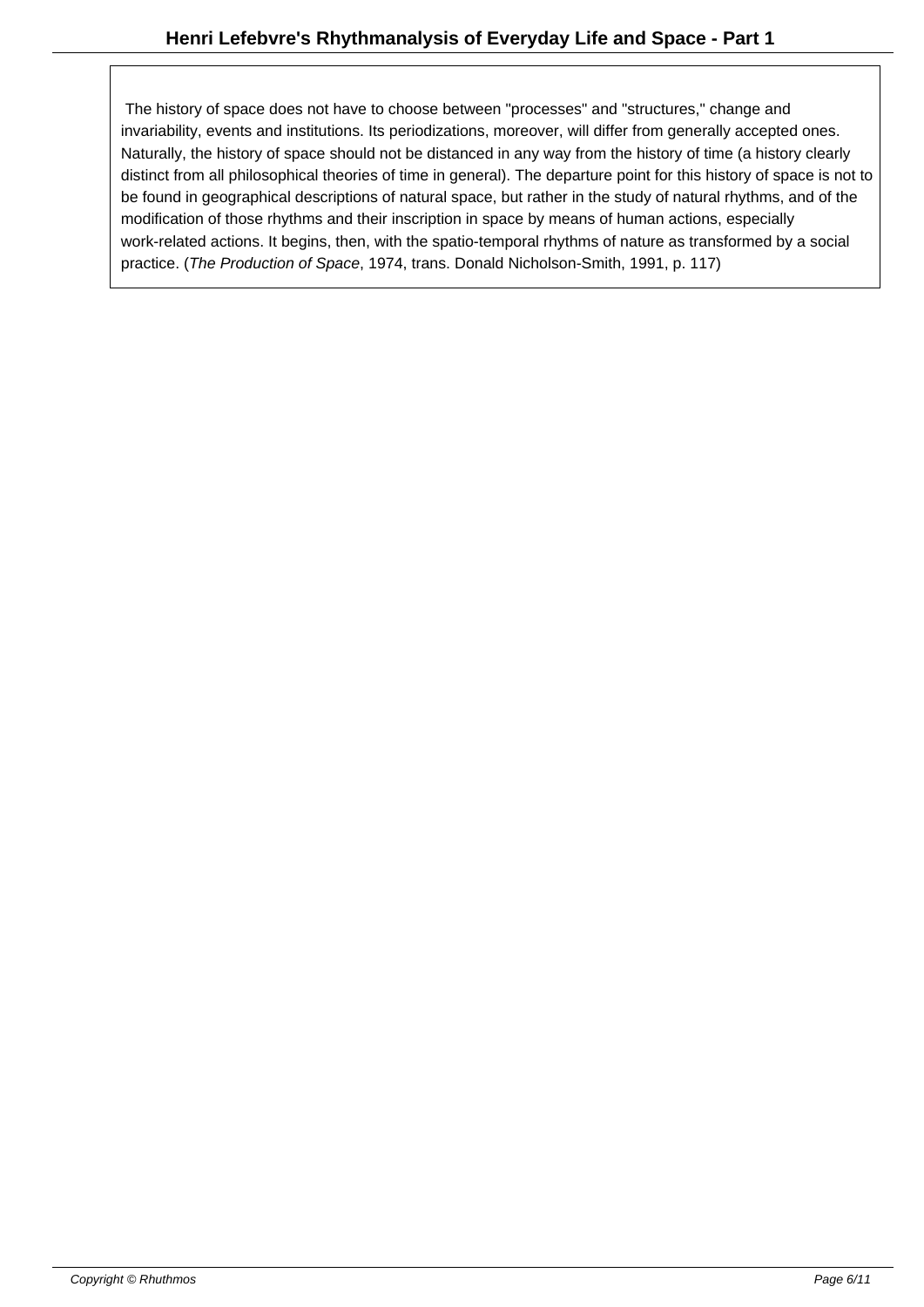Then Lefebvre introducedfor the first time, to the best of my knowledgethe idea that the body was to be privileged by the sociologist who wanted to reach these rhythms, at least as an object of observation since Lefebvre did not yet mention the body of the observer as an observation tool as he would do eventually. The human body was indeed the very place in which natural and social rhythms met and meshed with each other making it a real polyrhythm.

 Rhythms in all their multiplicity interpenetrate one another. In the body and around it, as on the surface of a body of water, or within the mass of a liquid, rhythms are forever crossing and recrossing, superimposing themselves upon each other, always bound to space. [...] Such rhythms have to do with needs, which may be dispersed as tendencies, or distilled into desire. If we attempt to specify them, we find that some rhythms are easy to identify: breathing, the heartbeat, thirst, hunger, and the need for sleep are cases in point. Others, however, such as those of sexuality, fertility, social life, or thought, are relatively obscure. Some operate on the surface, so to speak, whereas others spring from hidden depths. (The Production of Space, 1974, trans. Donald Nicholson-Smith, 1991, p. 205)

Through the observation of the individual bodies and their rhythms, the sociologist could gain access, in the most concrete way, to the "animation of space," even if Lefebvre recognized that he did not yet have the answer to the question of how "the laws of space" chime with "the laws of rhythmic movement."

 Through the mediation of rhythms (in all three senses of "mediation": means, medium, intermediary), an animated space comes into being which is an extension of the space of bodies. How exactly the laws of space and of its dualities (symmetries/asymmetries, demarcation/orientation, etc.) chime with the laws of rhythmic movement (regularity, diffusion, interpenetration) is a question to which we do not as yet have the answer. (The Production of Space, 1974, trans. Donald Nicholson-Smith, 1991, p. 207)

Then, Lefebvre took up the suggestion he had already presented in 1961 yet without mentioning, this time, Bachelard: if rightly systematized, this new kind of sociological observation could lead to a new science, " rhythmanalysis," that could emulate but also "displace psychoanalysis," since it would contrary to the latter include the whole society and would also possibly help the individuals to collectively "re-appropriate" their degraded urban space. It is worth noticing in the light of the current rhythmanalysis mania, that he also called, quite consistently in my opinion, for the constitution of "a general rhythmology" able to provide this rhythmanalysis with "the principles and laws," i.e. the general epistemological, ethical and political criteria, it would need.

 [Rhythmanalysis - La rythmanalyse] would address itself to the concrete reality of rhythms, and perhaps even to their use (or appropriation). Such an approach would seek to discover those rhythms whose existence is signaled only through mediations, through indirect effects or manifestations. [Rhythmanalysis] might eventually even displace psychoanalysis, as being more concrete, more effective, and closer to a pedagogy of appropriation (the appropriation of the body, as of spatial practice). It might be expected to apply the principles and laws of a general rhythmology to the living body and its internal and external relationships. (The Production of Space, 1974, trans. Donald Nicholson-Smith, 1991, p. 205, my mod.)

The following lines gave a better view of what he had in mind and also of some theoretical tensions that were to increase in the following years when using the word "rhythm." The case of the human body, as a "polyrhythmic"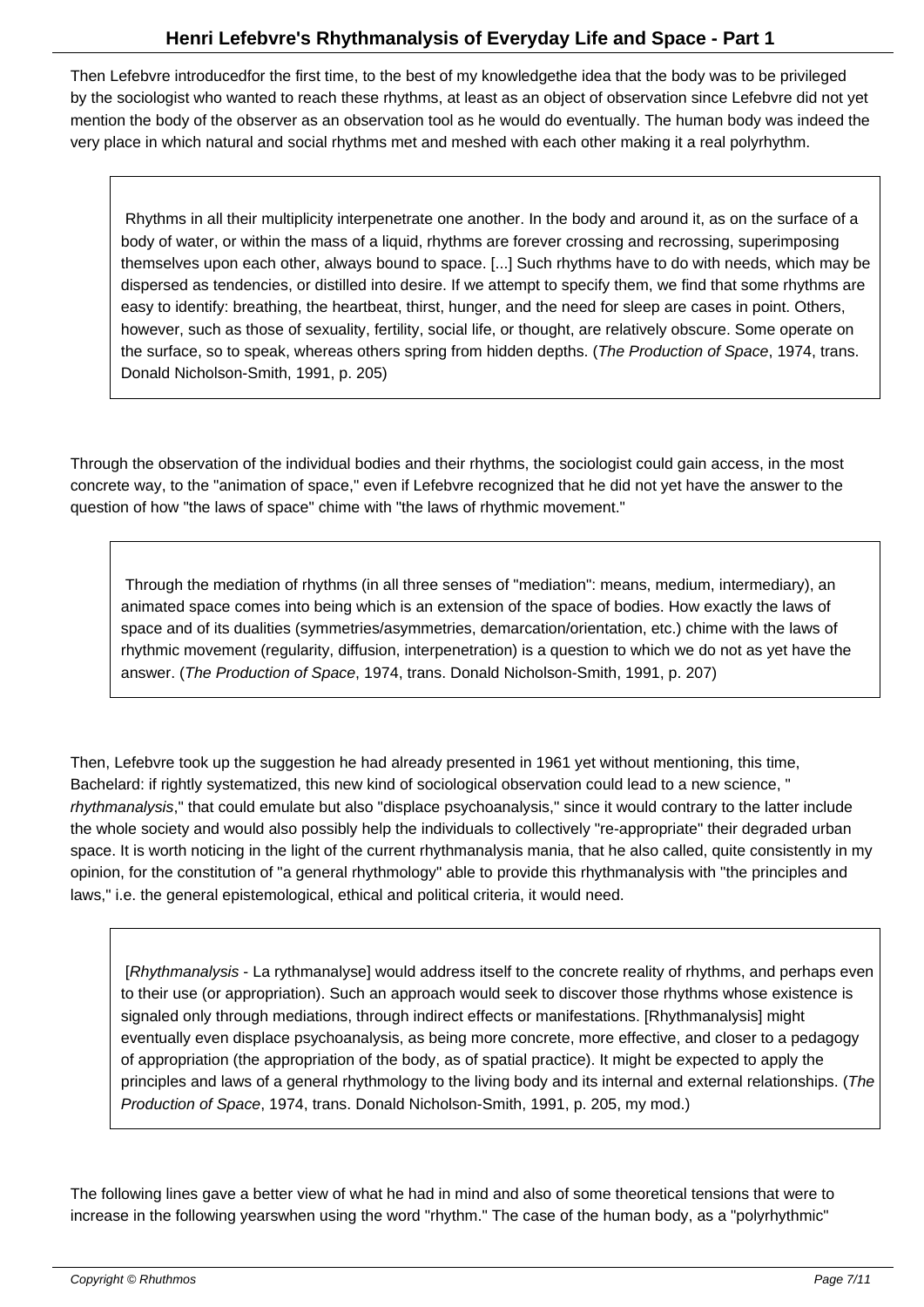entity, showed on the one hand that "analytic thought" was to be abandoned for a more powerful "dialectic"or as Morin would put it a few years after (see below), "complex"approach, but on the other hand that his concept of rhythm was directly borrowed from physics and indirectly from the late 19th century scientific movement. Originating in physiology then spreading into psychology, economics and social science, this movement had equated rhythm with the notion of "oscillation," differing indeed from one another "in their amplitude, in the energies they ferry and deploy, and in their frequency" (Michon, 2019).

 The repetitions and redundancies of rhythms, their symmetries and asymmetries, interact in ways that cannot be reduced to the discrete and fixed determinants of analytic thought. Only if this is dearly grasped can the polyrhythmic body be understood and appropriated. Rhythms differ from one another in their amplitude, in the energies they ferry and deploy, and in their frequency. Such differences, conveyed and reproduced by the rhythms which embody them, translate into intensity or strength of anticipation, tension and action. All these factors interact with one another within the body, which is traversed by rhythms rather as the "ether" is traversed by waves. (The Production of Space, 1974, trans. Donald Nicholson-Smith, 1991, pp. 205-206)

According to Lefebvre, one of the "rhythmological" laws that could help us to sort out the observed rhythmic phenomena was the opposition of "cyclical" versus "linear rhythms" that he had already defined in 1961. The modern world was characterized by the "the practico-social dominance of linear over cyclical repetition."

Yet social practice is made up of rhythms daily, monthly, yearly, and so on. That these rhythms have become more complicated than natural rhythms is highly probable. A powerful unsettling factor in this regard is the practico-social dominance of linear over cyclical repetition that is to say, the dominance of one aspect of rhythms over another. (The Production of Space, 1974, trans. Donald Nicholson-Smith, 1991, p. 206, my mod.)

Based on these theoretical premises, rhythm could become one of the basic tool that could be used for a reappropriation of the abstract and cold urban space that had been produced by the functionalist urban planning, which had been widespread in the 1950s and 1960s, and its restitution to "authentic experience" and "lived time." La rythmanalyse - rhythmanalysis could become instrumental for "une spatioanalyse - spaceanalysis."

 Appropriation [of space] itself implies time (or times), rhythm (or rhythms), symbols, and a practice. The more space is functionalized the more completely it falls under the sway of those "agents" that have manipulated it so as to render it unifunctional the less susceptible it becomes to appropriation. Why? Because in this way it is removed from the sphere of *lived* time, from the time of its "users," which is a diverse and complex time. [...] Is a system of knowledge a science of the use of space [des espaces] likely to evolve out of such considerations? Perhaps but it would have to involve an analysis of rhythms, and an effective critique of representative, and normative spaces. Might such a knowledge legitimately be given a namethat of ["spaceanalysis"] [spatioanalyse], for example? That would be reasonable enough. (The Production of Space, 1974, trans. Donald Nicholson-Smith, 1991, pp. 356-357, my mod.)

Naturally, this kind of knowledge wouldn't be possible and would remain pointless without the possibility always provided by the human bodies to introduce difference and change into the linear rhythms they were submitted to.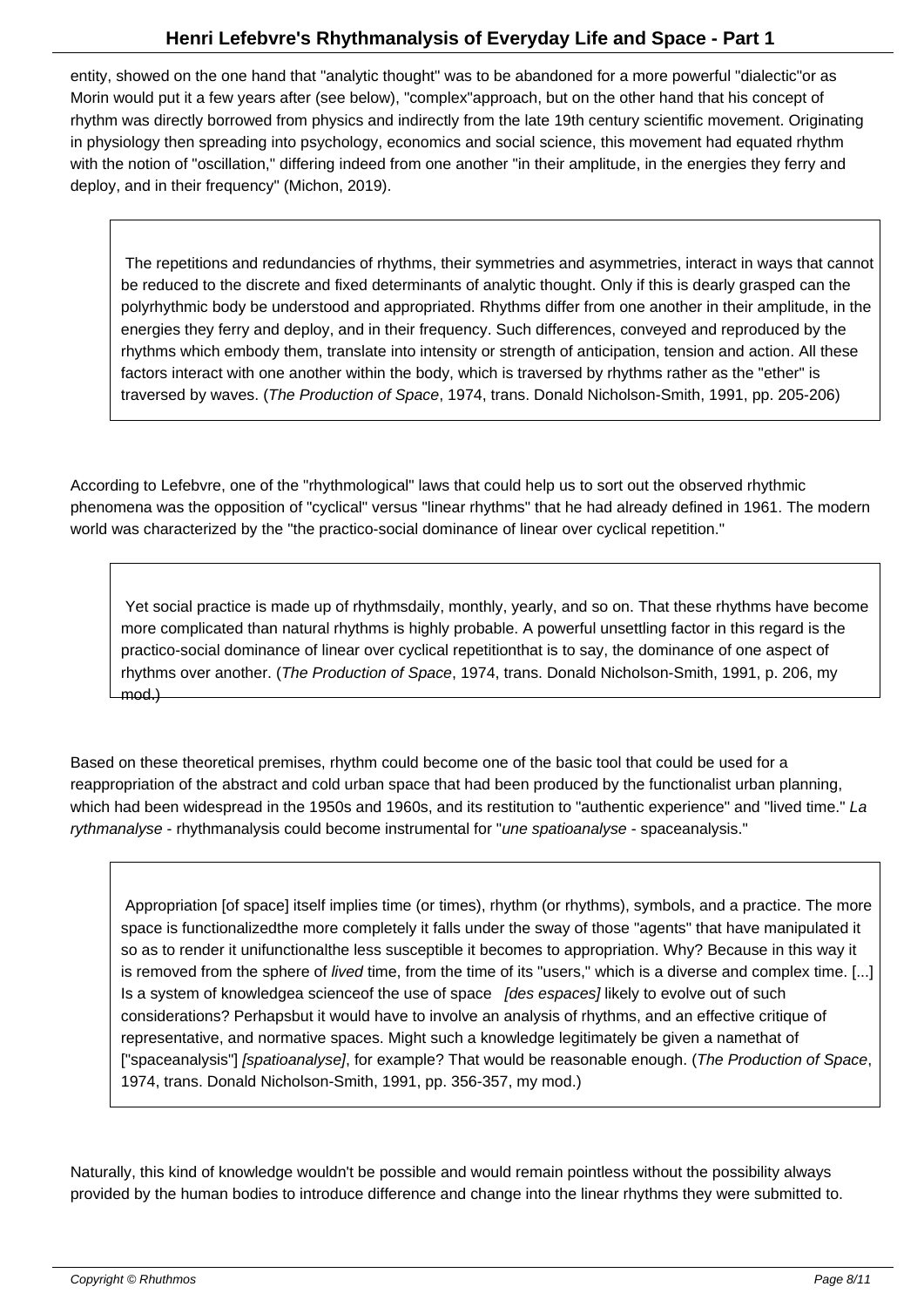The enigma of the body its secret, at once banal and profound is its ability, beyond "subject" and "object" (and beyond the philosophical distinction between them), to produce differences "unconsciously" out of repetitions out of gestures (linear) or out of rhythms (cyclical). (The Production of Space, 1974, trans. Donald Nicholson-Smith, 1991, p. 395, my mod.)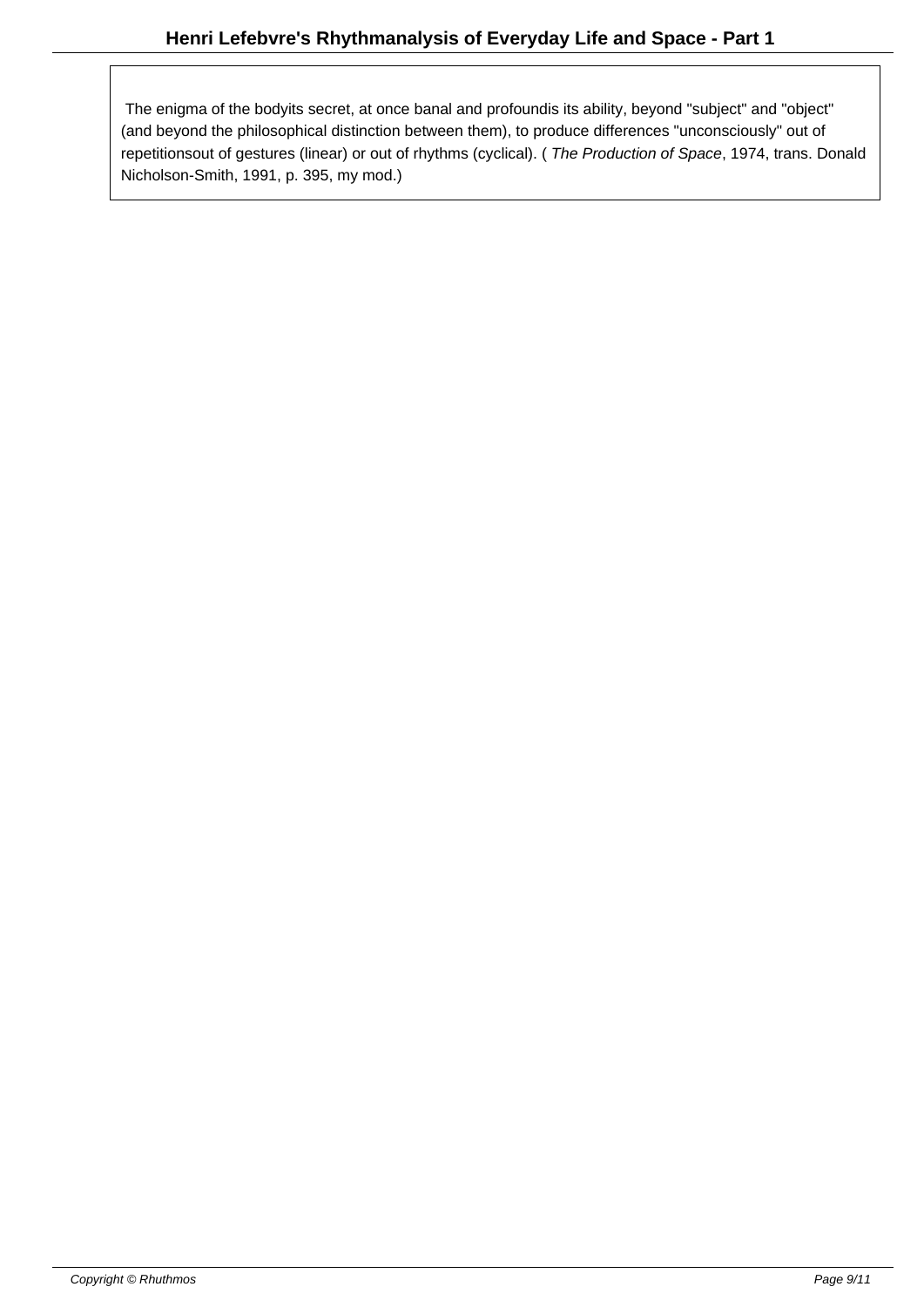Consequently, rhythmanalysis should not be considered only as a method for observing the society and the space it produces, or "a [mere] string of theoretical concepts," but also as a critical tool for changing both society and space, and restoring "the total body."

 The passive body (the senses) and the active body (labor) converge in space. The analysis of rhythms must serve the necessary and inevitable restoration of the total body. This is what makes [rhythmanalysis] so important. It also explains why such an approach calls for more than a methodology or a string of theoretical concepts, more than a system all of whose requirements have been satisfied. (The Production of Space, 1974, trans. Donald Nicholson-Smith, 1991, p. 405, my mod.)

All this must be understood within the frame of a debate with mainstream Marxism. As a matter of fact, the interest in the rhythmic production of urban space was meant by Lefebvre as a complement to Marx's contribution to economics and sociology, which he considered fundamental but not sufficient to face issues specific to the 20th century that Marx obviously could not have imagined something, he noticed with some annoyance, that "orthodox Marxists" of his time, immobilized by their pious respect towards the great master, were unable to understand.

 There is a certain similarity between the present situation, in both its practical and its theoretical aspects, and the one which came to prevail in the middle of the 19th century. A fresh set of questions a fresh "problematic" as the philosophers say is in the process of usurping the position of the old problems, substituting itself for them and superimposing itself upon them without for all that abolishing them completely.

 The most "orthodox"' among the Marxists will doubtless wish to deny this state of affairs. They are firmly and exclusively committed to the study of production in the usual sense of the production of things, of "goods," of commodities. [...] This attitude trivializes thought in general and critical thought in particular. There are even some people, seemingly, who go so far as to claim that any discussion of space, of the city, of the earth and urban sphere, tends only to obscure "class consciousness" and thus help demobilize the workers so far as class struggle is concerned. One should not have to waste time on such asininity. (The Production of Space, 1974, trans. Donald Nicholson-Smith, 1991, pp. 88-89)

Life in modern neo-capitalist societies could not be accounted for only through the prism of modes of production and relations of production. As a matter of fact, production was not limited any longer to the making of commodities and goods but encompassed also that of everyday life and space. Therefore, alienation concerned not only work but also the everyday life and the space in which it occurred. All three aspects, which all implied rhythms, had to be taken into account and brought together.

 Our chief concern is with space. The problematic of space, which subsumes the problems of the urban sphere (the city and its extensions) and of everyday life (programmed consumption), has displaced the problematic of industrialization. It has not, however, destroyed that earlier set of problems. (The Production of Space, 1974, trans. Donald Nicholson-Smith, 1991, p. 89)

#### **Next chapter**